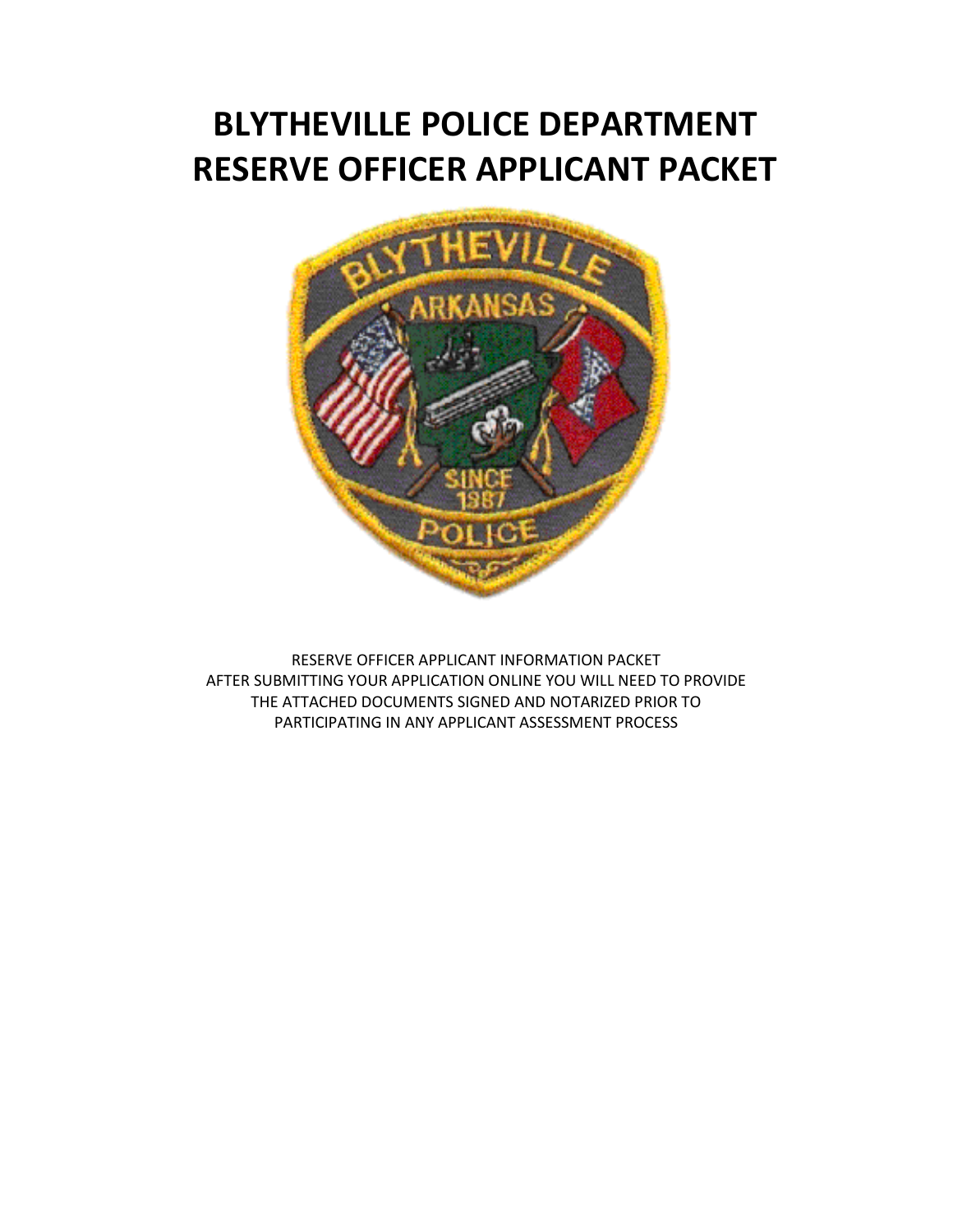| <b>BLYTHEVILLE POLICE DEPARTMENT</b><br><b>Application for Volunteer Reserve Police Oficer</b><br>(PRE-APPOINTMENT QUESTIONNAIRE)                                                                                                                                                                                                                                                                                                                                         |                |                                                                                |                                                 |                       |                                  |                         |  |
|---------------------------------------------------------------------------------------------------------------------------------------------------------------------------------------------------------------------------------------------------------------------------------------------------------------------------------------------------------------------------------------------------------------------------------------------------------------------------|----------------|--------------------------------------------------------------------------------|-------------------------------------------------|-----------------------|----------------------------------|-------------------------|--|
| PERSONAL INFORMATION                                                                                                                                                                                                                                                                                                                                                                                                                                                      |                |                                                                                | DATE:                                           |                       |                                  |                         |  |
| Name:                                                                                                                                                                                                                                                                                                                                                                                                                                                                     |                |                                                                                |                                                 |                       |                                  |                         |  |
|                                                                                                                                                                                                                                                                                                                                                                                                                                                                           | <b>LAST</b>    |                                                                                | <b>FIRST</b>                                    |                       |                                  | <b>MIDDLE</b>           |  |
| Address:                                                                                                                                                                                                                                                                                                                                                                                                                                                                  |                |                                                                                |                                                 |                       |                                  |                         |  |
|                                                                                                                                                                                                                                                                                                                                                                                                                                                                           | <b>STREET</b>  |                                                                                | <b>CITY</b>                                     |                       | <b>STATE</b>                     | ZIP                     |  |
| Phone Number:                                                                                                                                                                                                                                                                                                                                                                                                                                                             |                | E-Mail:                                                                        |                                                 |                       |                                  |                         |  |
| SPECIAL QUESTIONS: The information below is required as a bona fide qualification for the position of Reserve Police<br>Officer. They are dictated by law / other legally permissible reason.                                                                                                                                                                                                                                                                             |                |                                                                                |                                                 |                       |                                  |                         |  |
| Are you 21 years of age or older?                                                                                                                                                                                                                                                                                                                                                                                                                                         |                | Do you have a valid Drivers License                                            |                                                 |                       |                                  |                         |  |
| Are you a U.S. Citizen?                                                                                                                                                                                                                                                                                                                                                                                                                                                   | N              |                                                                                | Do you have a High School Diploma or Equivalent | Y                     | N                                |                         |  |
| Have you been convicted of a<br>Crime other than traffic offenses?                                                                                                                                                                                                                                                                                                                                                                                                        | Ν              | If Yes Explain:                                                                |                                                 |                       |                                  |                         |  |
| I understand and agree that I may be required to take one or more physical and psychological examinations, drug test or screen, and<br>polygraph tests, as a condition of appointment as a Reserve Police Officer. I agree to consent to take sure test(s) at such time as designated<br>by the city and to release the city, its directors, officers, agents or employees from any claim arising in connection with the use of such<br>$test(s)$ . Yes<br>N <sub>0</sub> |                |                                                                                |                                                 |                       |                                  |                         |  |
| Have you ever applied for Reserve<br>Police Officer here before?                                                                                                                                                                                                                                                                                                                                                                                                          | $\overline{N}$ | Have you ever been a Reserve<br>Police Officer before?                         | Y<br>N                                          | If so what<br>agency? |                                  |                         |  |
| <b>EDUCATION</b>                                                                                                                                                                                                                                                                                                                                                                                                                                                          |                | NAME AND LOCATION OF ACCREDITING SCHOOL                                        |                                                 |                       | <b>DID YOU RECEIVE A DEGREE?</b> |                         |  |
| Home School                                                                                                                                                                                                                                                                                                                                                                                                                                                               |                |                                                                                |                                                 |                       |                                  |                         |  |
| <b>High School</b>                                                                                                                                                                                                                                                                                                                                                                                                                                                        |                |                                                                                |                                                 |                       |                                  |                         |  |
| College / Vocational                                                                                                                                                                                                                                                                                                                                                                                                                                                      |                |                                                                                |                                                 |                       |                                  |                         |  |
| <b>Special Training</b>                                                                                                                                                                                                                                                                                                                                                                                                                                                   |                |                                                                                |                                                 |                       |                                  |                         |  |
| <b>Military Service</b>                                                                                                                                                                                                                                                                                                                                                                                                                                                   | Branch?        |                                                                                |                                                 |                       | Dates Served                     |                         |  |
| <b>Current or Most Recent Former EMPLOYER</b><br><b>DATES</b>                                                                                                                                                                                                                                                                                                                                                                                                             |                | <b>NAME AND ADDRESS OF EMPLOYER</b>                                            |                                                 | <b>POSITION</b>       |                                  | <b>CURRENT EMPLOYER</b> |  |
| <b>REFERENCE:</b>                                                                                                                                                                                                                                                                                                                                                                                                                                                         |                | Please list 3 persons not releated to you, whom you've known at least one year |                                                 |                       |                                  | <b>FORMER EMPLOYER</b>  |  |
|                                                                                                                                                                                                                                                                                                                                                                                                                                                                           |                |                                                                                |                                                 |                       |                                  |                         |  |
| NAME:                                                                                                                                                                                                                                                                                                                                                                                                                                                                     |                |                                                                                | <b>ADDRESS</b>                                  |                       | <b>BUSINESS</b>                  | YEARS KNOWN             |  |
|                                                                                                                                                                                                                                                                                                                                                                                                                                                                           |                |                                                                                |                                                 |                       |                                  |                         |  |
|                                                                                                                                                                                                                                                                                                                                                                                                                                                                           |                |                                                                                |                                                 |                       |                                  |                         |  |
|                                                                                                                                                                                                                                                                                                                                                                                                                                                                           |                |                                                                                |                                                 |                       |                                  |                         |  |
| Do you have any limitations that would prevent you from performing the job functions of a Police Officer? Yes<br>If Yes, What Accomodations will you need?                                                                                                                                                                                                                                                                                                                |                |                                                                                |                                                 |                       | No                               |                         |  |

Applicant Signature typing your name in will be accepted as your signature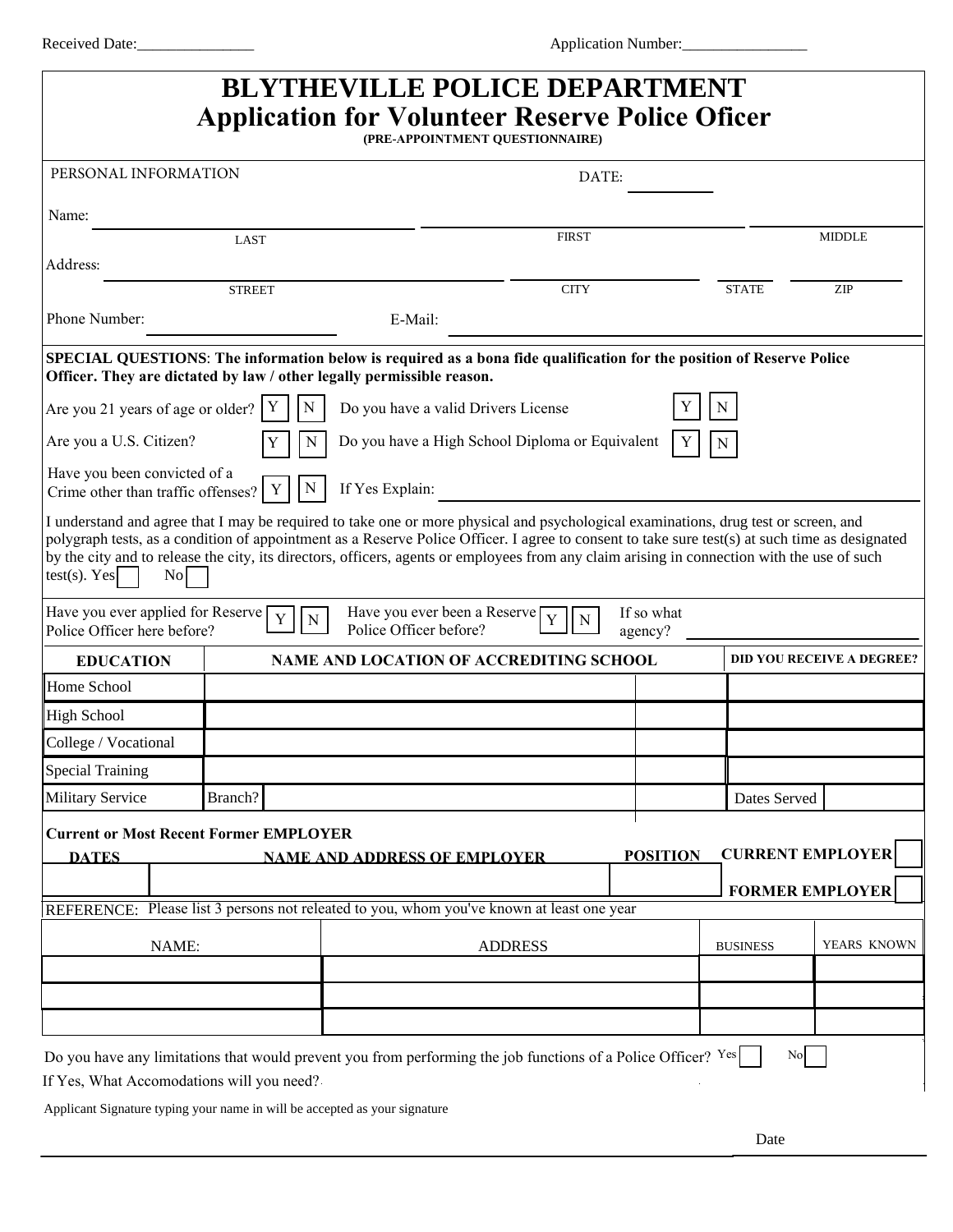### **Blytheville Police Department Applicant Assessment Process**

### **Minimum Qualifications**

- Must be a U.S. citizen
- Must be a minimum of age 21
- Must possess a current and valid driver's license
- Must be a high school graduate or possess a GED equivalency
- Must have a minimum visual acuity of 20/100 uncorrected; corrected to 20/20
- Must have registered with the U.S. Selective Service System, or otherwise be exempt from such registration
- Must have the ability to read, write and speak the English language

#### **Disqualifiers**

- Any felony conviction including pardons and or expungement of record.
- Misdemeanor convictions or arrests involving crimes of domestic abuse, theft or moral turpitude.
- Discharge from any of the Armed Forces of the United States for unsuitability, unfitness or other misconduct
- Membership in a subversive organization
- Use of an alias with the purpose to defraud, mislead or evade
- Any intentional misrepresentation, falsification or omission of any material fact during the selection process
- Refusal to submit to medical, psychological, drug or *polygraph* (if required) tests / screens /examinations
- Failure of any medical, psychological, drug, or polygraph tests / screens / examinations
- Refusal to sign any document or release as required by the Blytheville Police Dept. assessment process

### **Discretionary Disqualifiers**

The following disqualifiers may, upon review by the Blytheville Police Department, make you ineligible to work for the department:

- An inability to perform the essential functions of the position.
- Excessive traffic violations: DUI, reckless moving citations.
- Commission of a felony.
- Any discharge from the United States armed forces other than an honorable discharge.
- Debts demonstrated an unwillingness to honor fiscal contracts or just debts.
- Any other conduct or pattern of conduct of moral turpitude that would tend to disrupt, diminish, or otherwise jeopardize public trust in the law enforcement profession.

#### **Applicants must satisfactorily complete all of the following Minimum requirements:**

- Skills Assessment Test(s)
- Background investigation
- Interview with department executive staff
- Passing recommendation from a medical examination
- Passing recommendation from a psychological examination
- Hand Dexterity (manipulate / handle a firearm)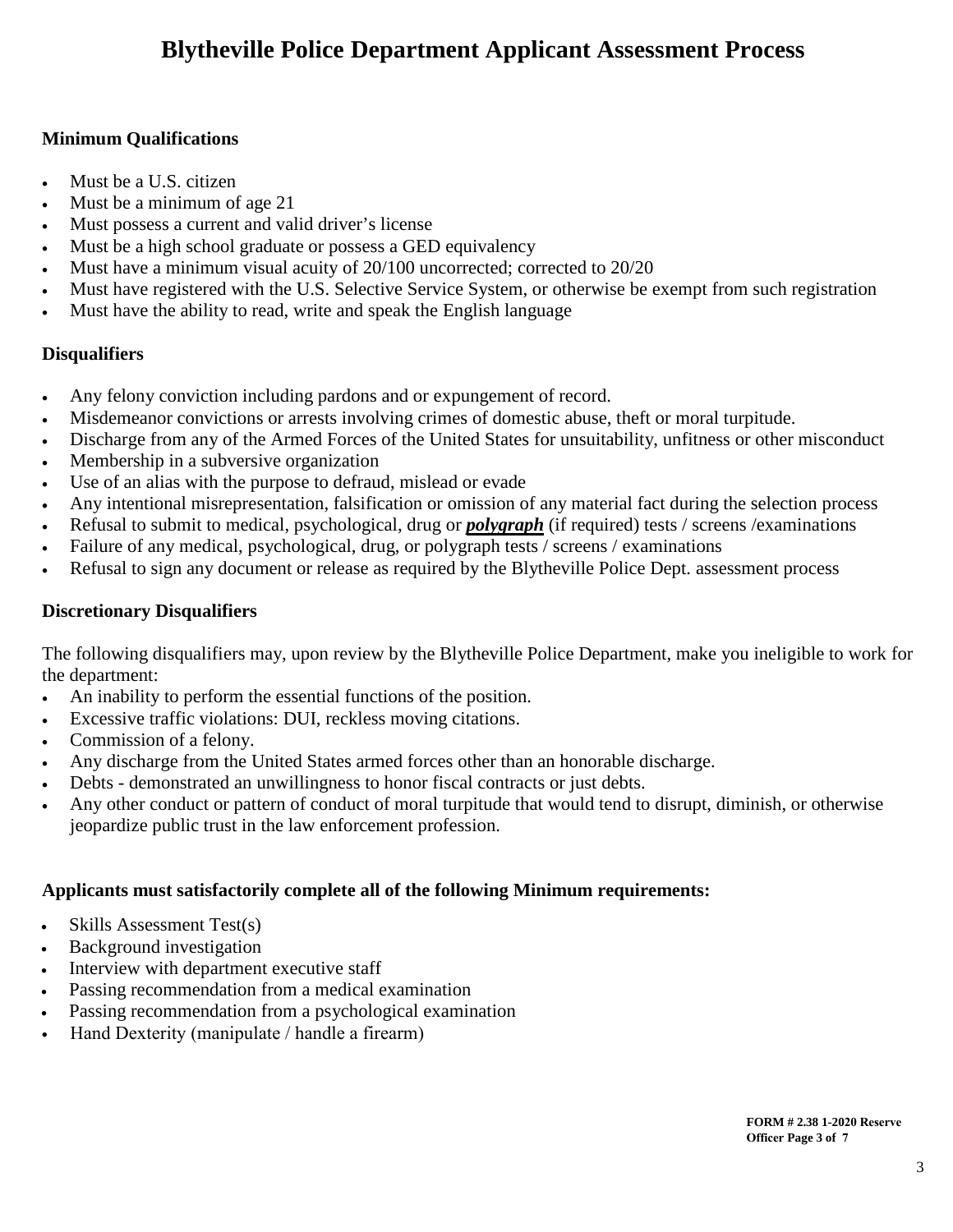### **Blytheville Police Department Applicant Assessment Process Written / Skills Test(s)**

The applicant may be administered any number of written or skills tests and in any order. Pass / Fail levels on any written or skills test(s) will be announced prior to the testing period.

The general instructions are as follows: The questions are of the multiple-choice kind. Applicants are given four answers for each question and they must decide which one of them is the best answer. The Assessment Process administrator will provide complete instruction and examples prior to administering the test.

**Spelling Test:** Applicants are given 25 basic words that would be used in law enforcement.

*Grammar* : Applicants choose the correct punctuation and or wording for a series of pre-written sentences

*Keyboarding:*Applicants are given a pre-written paragraph and a time limit to correctly type as many words as they can. The applicant will also enter data into a computer fillable form based on pre-written data. The tests are graded on standard words per minute typed with errors.

### **Residency Requirement**

The applicant must reside within Mississippi County Arkansas as a condition of appointment as a Reserve Police

### **Equipment**

Firearms, Uniforms, Radios, Ballistic Vest, and Other Equipment may be issued by the Department or may be required to be furnished by the Auxiliary Officer depending on the avaliability of equipment and funds.

## **Training**

Applicants sponsored for Auxiliary Officer Status are required to complete a 110 Hour State Standard Accredited Auxiliary Officer course.

Auxiliary Officers are required to successfully fire a State Standard Accredited Law Enforcement firearms course.

### **Service Requirement**

A minimum of 80 hours of in-service time (e.g. training sessions, monthly meetings, patrol duties, Community Events) is required each year.

> **FORM # 2.38 1-2020 Reserve Officer Page 4 of 7**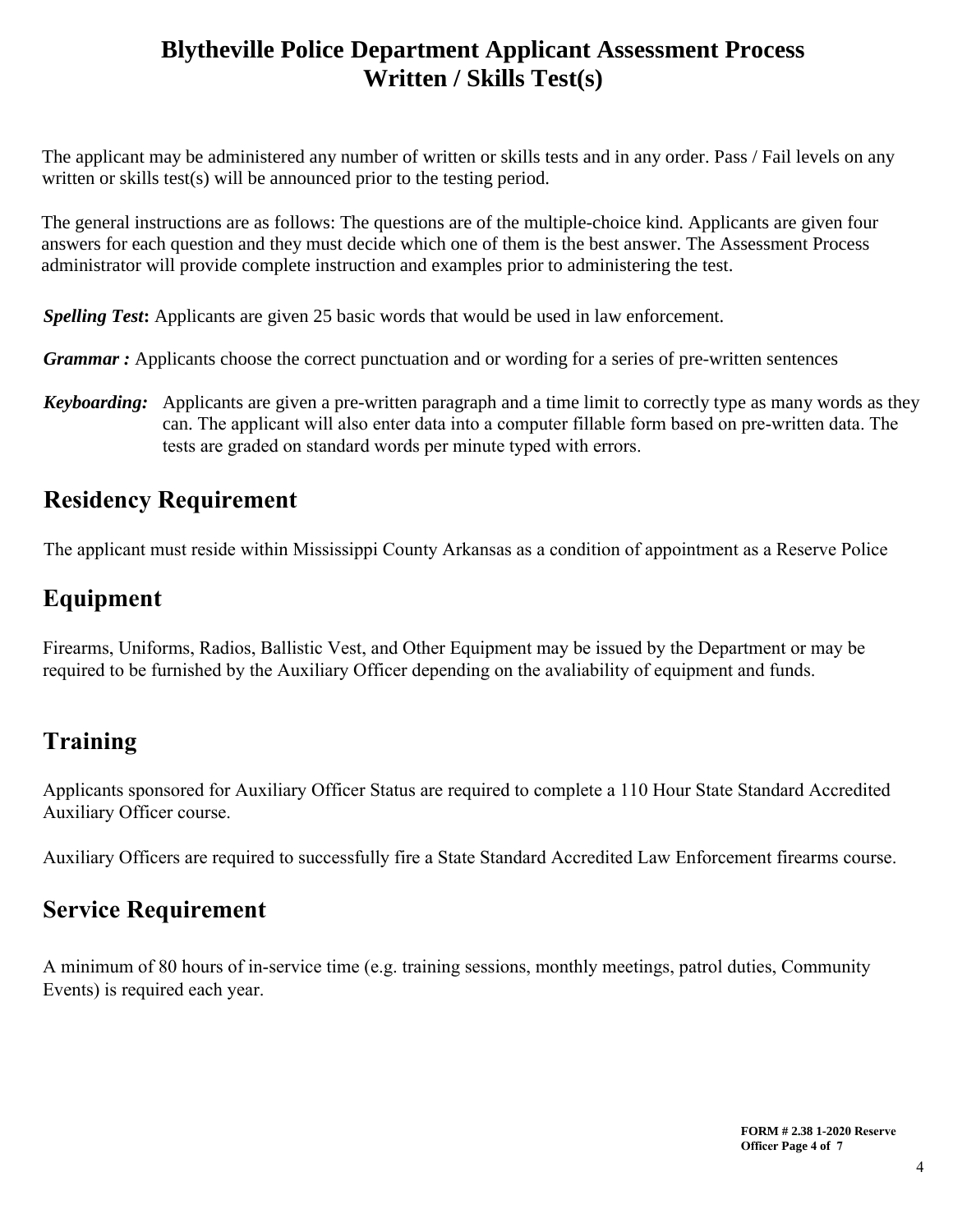### Blytheville Police Department

201 West Walnut Street Blytheville, AR 72315 Telephone (870) 763-4411

#### **General Waiver of Responsibility Waiver of Liability, Assumption of Risk, and Indemnity Agreement**

**Waiver:** I the undersigned in consideration of being permitted to participate in any way in the Blytheville Police Department applicant assessment process that includes but is not limited to an extensive background investigation and physical fitness ability and agility examinations do hereby authorize their officers, employees or other agents to investigate and compile a complete history of my former employment history, credit history, arrest record, criminal history, school record etc. I hereby release any and all law enforcement agencies, places of credit, schools, former or present employers, etc. and all persons acting under them, from all liability for damages whatsoever for furnishing any information concerning me from their files to the Blytheville Police Department. I the undersigned further agree that I shall not hold the City of Blytheville, Arkansas, the Blytheville Police Department, or any of its employees responsible for any injury or damage I may receive or cause to myself during or as a result of a Background Investigation, Physical Fitness Ability / Agility and or other examinations conducted by the Blytheville Police Department. I the undersigned, for myself, my heirs, personal representatives or assigns, do hereby release, waive, discharge, and covenant not to sue the Blytheville Police Department, City of Blytheville, its officers, employees, agents and or those assisting them from liability from any and all claims including the negligence of The Blytheville Police Department / City of Blytheville its officers, employees and agents**,** resulting in personal injury, accidents or illnesses (including death), and property loss arising from, but not limited to, participation in the Blytheville Police Department applicant assessment process that includes but is not limited to an extensive background check and physical fitness ability/agility examinations.

**Assumption of Risks:** Participation in the Blytheville Police Department applicant assessment process carries with it certain inherent risks that cannot be eliminated regardless of the care taken to avoid injuries or damages. I hereby assert that my participation is voluntary and that I knowingly assume all such risks agree to **INDEMNIFY AND HOLD** The Blytheville Police Department and City of Blytheville or those who provide information from their files to them **HARMLESS** from any and all claims, actions, suits, procedures, costs, expenses, damages and liabilities, including attorney's fees brought as a result of my involvement in the Blytheville Police Department applicant assessment process. The undersigned further expressly agrees that the foregoing Waiver and Assumption of Risk Agreement is intended to be as broad and inclusive as is permitted by the law, and that if any portion thereof is held invalid, it is agreed that the balance shall, notwithstanding, continue in full legal force and effect.

**Acknowledgment of Understanding:** I the undersigned have read this Waiver of Liability, Assumption of Risk, and Indemnity Agreement, fully understand its terms, and understand that I am giving up substantial rights, including my right to sue. I acknowledge that in fact the signature that appears on this document is my own and that I am signing the agreement freely and voluntarily, and intend by my signature to be a complete and unconditional release of all liability.

| Applicant's DOB                                                                                                      |                                                                                                                                                                                                                               |
|----------------------------------------------------------------------------------------------------------------------|-------------------------------------------------------------------------------------------------------------------------------------------------------------------------------------------------------------------------------|
|                                                                                                                      |                                                                                                                                                                                                                               |
|                                                                                                                      |                                                                                                                                                                                                                               |
|                                                                                                                      | Date and the same state of the state of the state of the state of the state of the state of the state of the state of the state of the state of the state of the state of the state of the state of the state of the state of |
| Subscribe and sworn to before me, a Notary Public, in and for the County of Mississippi, State of Arkansas, this the |                                                                                                                                                                                                                               |
|                                                                                                                      |                                                                                                                                                                                                                               |
| Notary Public                                                                                                        |                                                                                                                                                                                                                               |

Commission Expires

5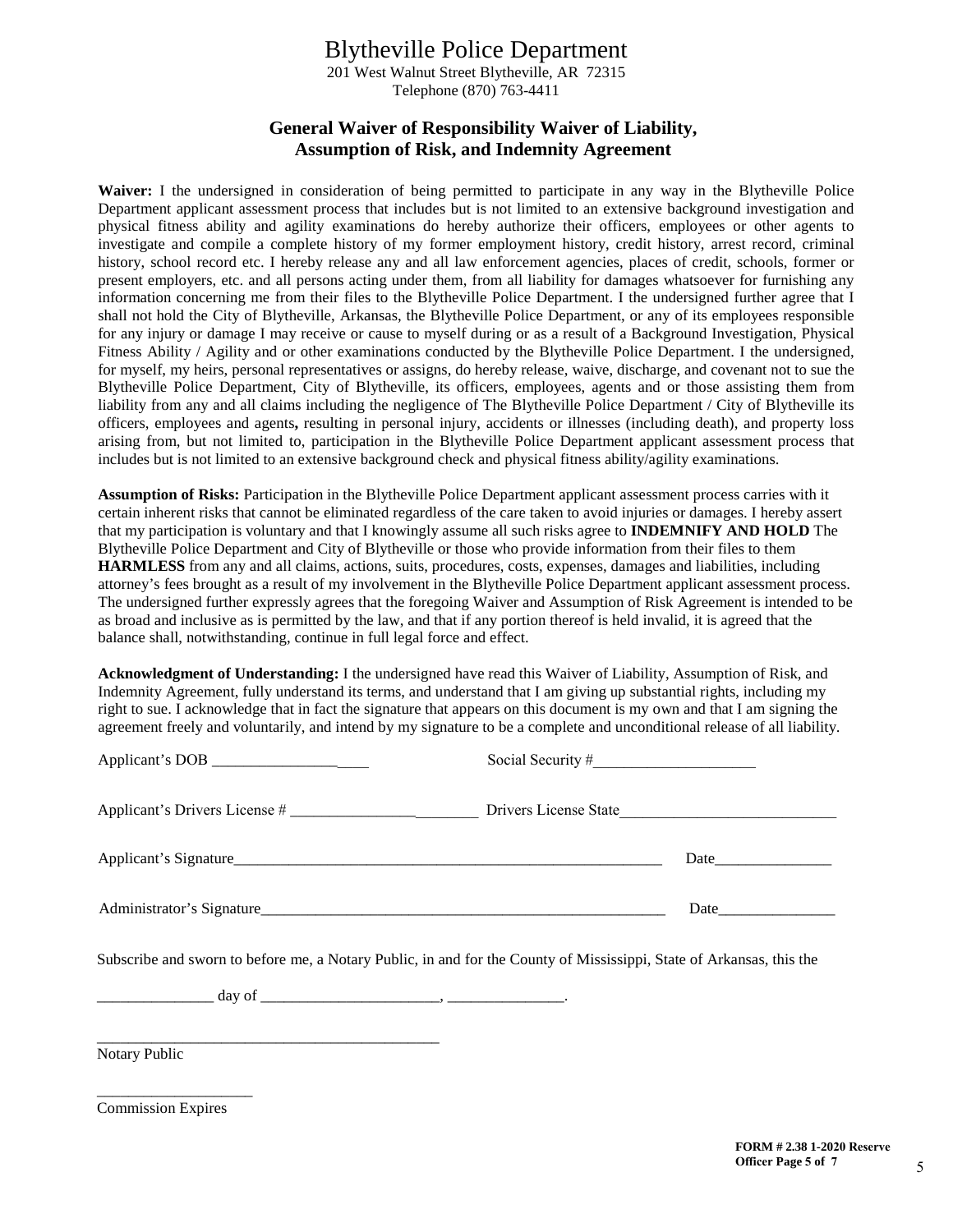#### **TO WHOM IT MAY CONCERN:**

**As an applicant for a position with the Blytheville Police Department, I recognize that two essential characteristics for anyone entering the law enforcement profession are honor and integrity. I further recognize the need for the Blytheville Police Department to conduct an extensive background check on every applicant.** 

**With this recognition in mind, I hereby authorize the Blytheville Police Department and its authorized representatives in possession of this release, or a copy thereof, within one year of its date, to obtain any information in your files pertaining to my employment, military, credit, education, juvenile court, psychological, or medical records, including not limited to academic, achievement, attendance, athletic, personal history, and disciplinary records, medical records, and credit records.** 

**I hereby direct you to release such information upon request of the Blytheville Police Department. This release is executed with full knowledge and understanding that the information is for official use. Consent is granted to all parties to furnish such information, as described above, to third parties in the course of fulfilling its official responsibilities. I hereby release you, as custodian of such records, and any law enforcement agency, court, school, college, university, or other educations institution, hospital, or other repository of medical records, credit bureau, lending institution, consumer reporting agency, or retail business establishment including its officers, employees, or related personnel, both individually and collectively, from any and all liability for damages of whatever kind, which may at any time result to me, my heirs, family or associates because of compliance with this authorization and request to release information, or attempt to comply with it.** 

**I am furnishing my Social Security Account Number on a voluntary basis with the understanding such is not required by any law or regulation. I have been advised that all parties will utilize this number only to facilitate the location of employment, military, credit, court, law enforcement, and educational records concerning me in connection with this application. Should there be any question as to the validity of this release, you may contact me as indicated below:**

| <b>Applicant's Full Name (Print):</b>                                        |  |                                                                                                                       |  |  |  |
|------------------------------------------------------------------------------|--|-----------------------------------------------------------------------------------------------------------------------|--|--|--|
| <b>Address:</b>                                                              |  |                                                                                                                       |  |  |  |
|                                                                              |  |                                                                                                                       |  |  |  |
| Telephone Number: (_______)                                                  |  | <u> 1986 - Johann Barn, mars ann an t-Amhair an t-Amhair an t-Amhair an t-Amhair an t-Amhair an t-Amhair an t-Amh</u> |  |  |  |
|                                                                              |  |                                                                                                                       |  |  |  |
| Sworn to and signed before me, on this the ______ day of _______, _________, |  |                                                                                                                       |  |  |  |
|                                                                              |  |                                                                                                                       |  |  |  |
| Signature of Notary Public: New York Signature of Notary Public:             |  |                                                                                                                       |  |  |  |
| <b>NOTARY SEAL</b>                                                           |  |                                                                                                                       |  |  |  |
|                                                                              |  |                                                                                                                       |  |  |  |
|                                                                              |  |                                                                                                                       |  |  |  |